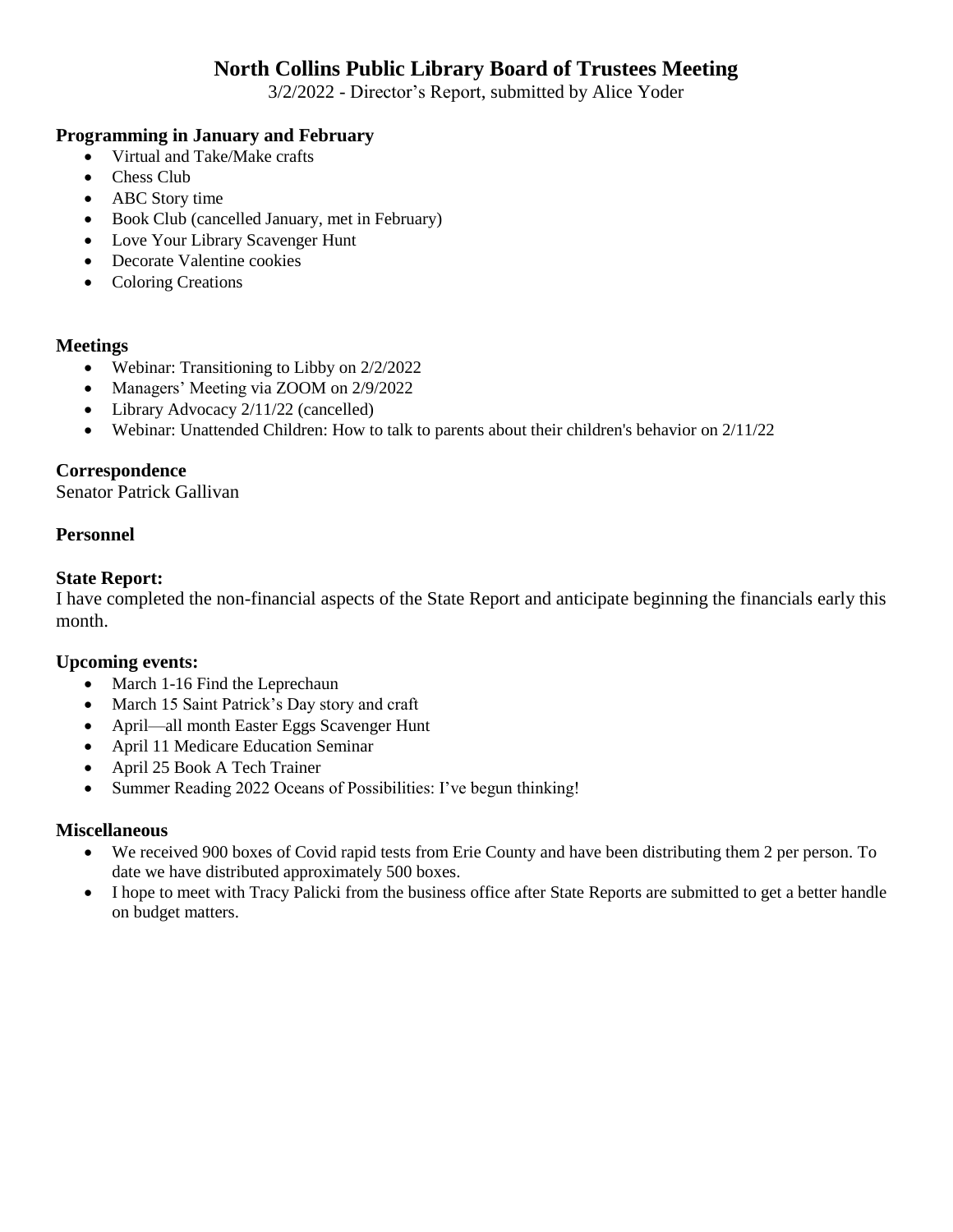## **January 2022 Statistics**

|                                | <b>January</b> |      |               | <b>Year to Date</b> |      |               |
|--------------------------------|----------------|------|---------------|---------------------|------|---------------|
| <b>Type</b>                    | 2022           | 2021 | <b>Change</b> | 2022                | 2021 | <b>Change</b> |
| <b>Circulation</b>             | 705            | 875  | $-19.4%$      | 705                 | 875  | $-19.4%$      |
| <b>Library Visits</b>          | 703            | 719  | $-2.2\%$      | 703                 | 719  | $-2.2\%$      |
| <b>Computer Use</b>            | 60             | 152  | $-60.5$       | 60                  | 152  | $-60.5$       |
| <b>WIFI</b>                    | 298            | 227  | 31.3%         | 298                 | 227  | 31.3%         |
| <b>Virtual Programming</b>     | 242            | 353  | $-31.4%$      | 242                 | 353  | $-31.4%$      |
| <b>Traditional Programming</b> | 67             | 108  | $-37.9%$      | 67                  | 108  | $-37.9%$      |

\*Note: In 2021 we have changed how we count Virtual numbers.

Traditional programs previously counted (like guessing jar) are not considered actual programming.

|                                | <b>February</b> |      |               | <b>Year to Date</b> |      |               |  |
|--------------------------------|-----------------|------|---------------|---------------------|------|---------------|--|
| <b>Type</b>                    | 2022            | 2021 | <b>Change</b> | 2022                | 2021 | <b>Change</b> |  |
|                                | 852             | 985  | $-13.5%$      | 1557                | 1860 | $-16.3%$      |  |
| <b>Circulation</b>             |                 |      |               |                     |      |               |  |
| <b>Library Visits</b>          | 821             | 765  | 7.3%          | 1524                | 1484 | 2.7%          |  |
| <b>Computer Use</b>            |                 | 146  |               |                     | 298  |               |  |
| WIFI                           |                 | 195  |               |                     | 422  |               |  |
| <b>Virtual Programming</b>     | 426             | 326  | 30.7          | 668                 | 966  | $-30.8%$      |  |
| <b>Traditional Programming</b> | 230             | 91   | 152.7%        | 297                 | 310  | $-4.2\%$      |  |

\*Note: In 2021 we have changed how we count Virtual numbers.

Traditional programs previously counted (like guessing jar) are not considered actual programming.